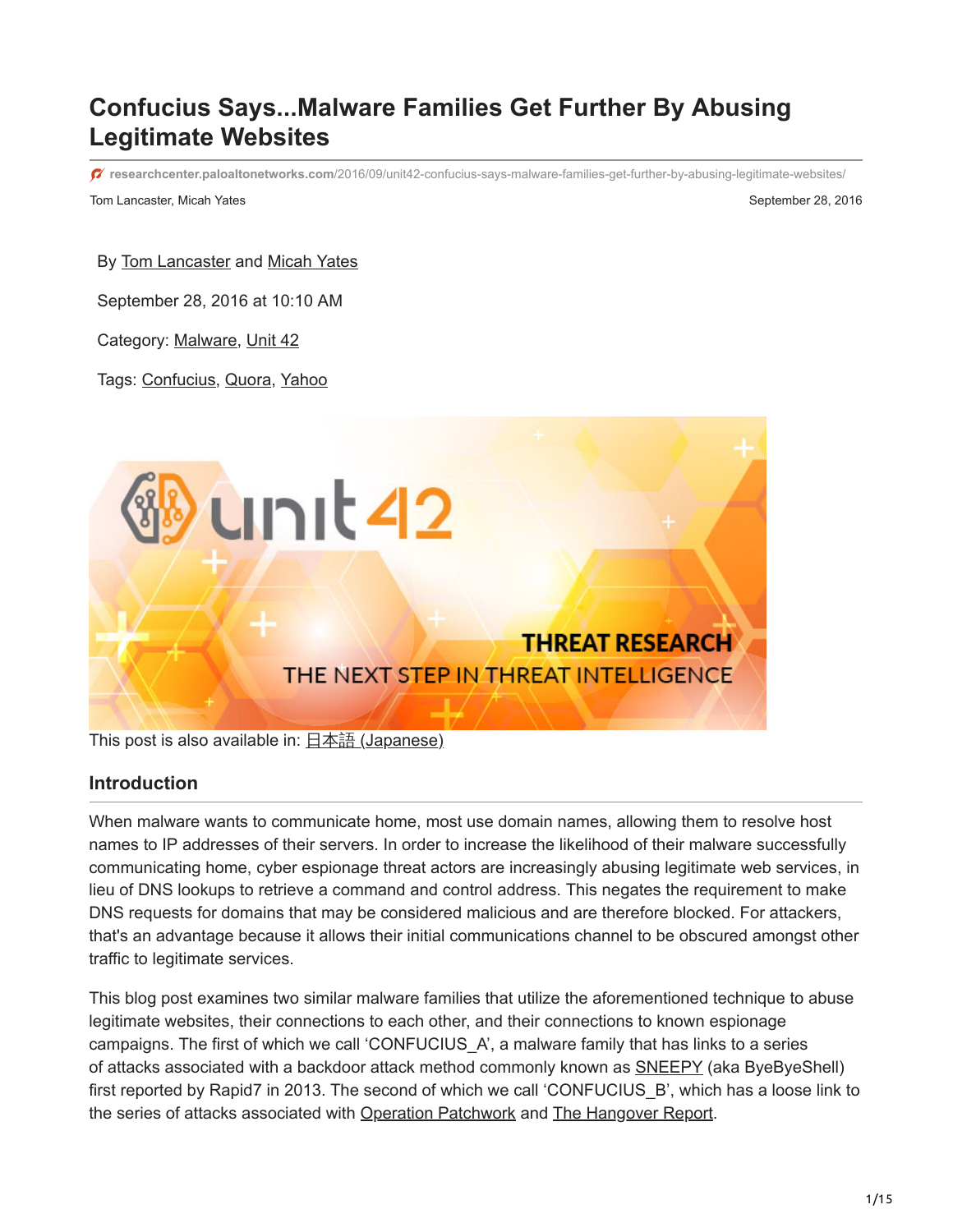### **Confucius says… resolve your command and control domains using web services.**

In 2013, Rapid7 reported on a series of relatively amateur attacks against Pakistani targets. For a long time after the report was published, little changed in how the attackers operated. Although many of the attacks we see today from the group remain the same, we began observing a new backdoor, CONFUCIUS\_A, being dropped by the attackers starting in early 2014. Specifically, the command and control addresses used across multiple SNEEPY samples were being used by CONFUCIUS\_A samples. In the case of just one or two samples, without temporal overlap, this may not be deemed a strong link to CONFUCIUS\_A, however it occurs across a great deal of the infrastructure we have observed.

In most cases where we have been able to identify the droppers, the attack begins with an executable file being sent directly to targets via e-mail. Occasionally the attackers leverage builders for known document exploits, but most of the time they still use self-extracting binaries. The themes of the phishing e-mails vary according to the target, but invariably the file is compiled with an icon that matches the expected content. Examples of the themes used in attacks using CONFUCIUS\_A and the surrounding cluster of activity include:

- Invitations to events relevant to the recipients
- Pornographic material
- Fake updates to popular software products
- News content
- Political content

We have limited evidence of who the targets are, but they appear to primarily be based in the Middle East and parts of Asia, with a focus on Pakistan. In addition to those targets, there are occasional targets seen at enterprises across the globe.

Early samples of the CONFUCIUS\_A malware did not use any legitimate web services for DNS resolution; however, more recent samples of the CONFUCIUS\_A malware use a range of legitimate web services to resolve command and control addresses, the highest profile of which are Yahoo and Quora. The malware was given its name based on the content of one of the first pages we saw being retrieved to determine a command and control address, which is written in the style of a 'Confucius says' joke. See Figure 1.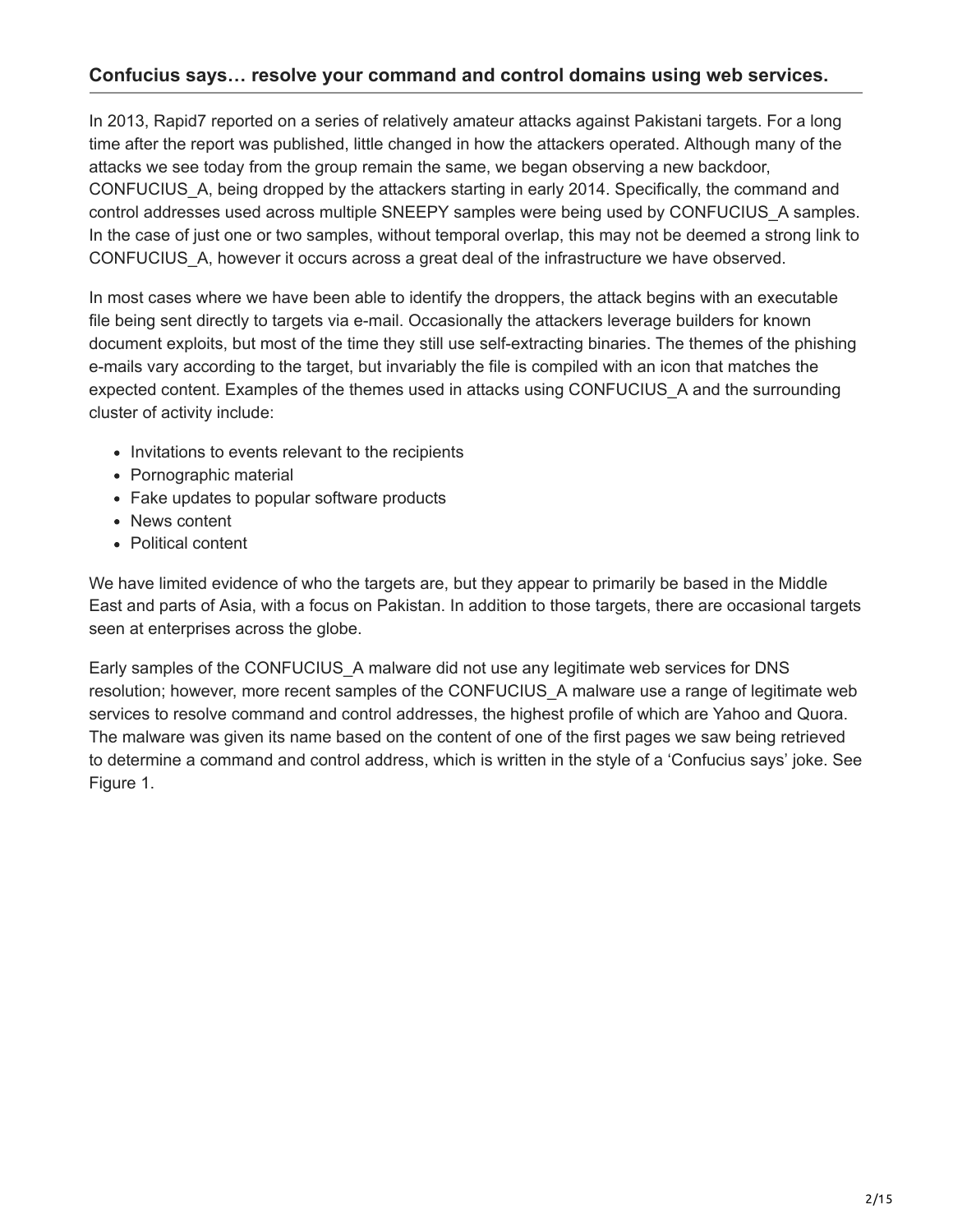

*Figure 1 – An example of Quora page contacted by the malware.*

Sometimes malware communicates with legitimate web services simply to perform a connectivity check, but in this case the page was too specific to suggest that was what the attackers were doing. So we decided to investigate how the malware processed the resulting content.

### **If this is the question, what is the answer?**

For the purposes of illustrating how the command and control address is decoded we will look at the sample with SHA256: a21b956e1be9dcfa8a28c38dc0bb0657508b5588bcf1435052700aea22910d7d. This sample of the malware requests the page shown below in order to determine what IP to POST to.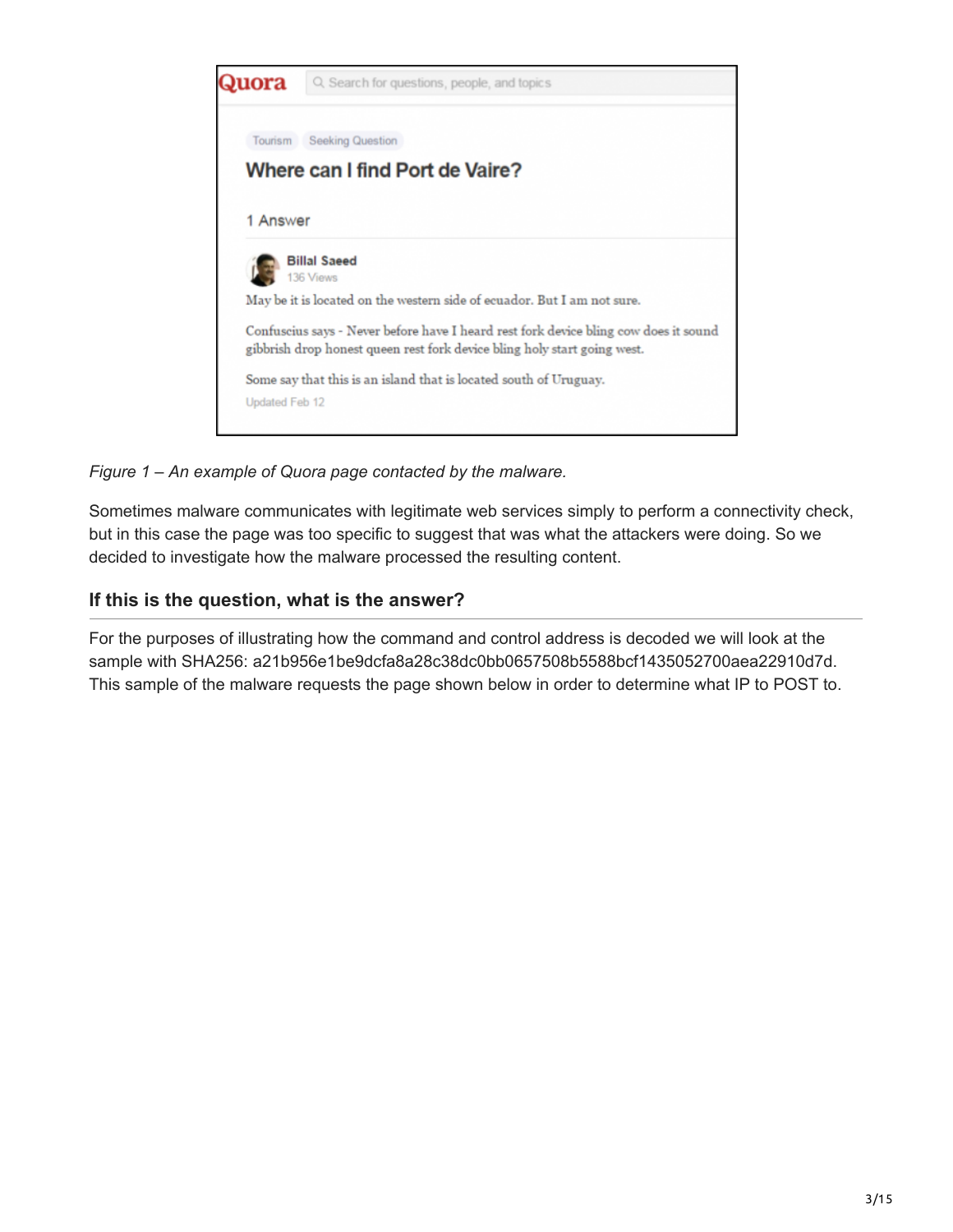

*Figure 2 – The Quora page contacted by the malware to retrieve its command and control address.*

Reading through the answer, it all makes sense until the section highlighted is reached. By looking at the underlying code, we found that CONFUCIUS A is looking for keywords between the phrases "suggested options are" and "hope it will help" and decoding the interim phrase. The decoding is done using a simple lookup table, as shown in *Figure 3.*

| hope it will helpsuggested options areprud<br>ent.almightyransomworthyhappycelebration.awes<br>ome.cloudthwartrepairleechessaynotchlowe<br>rbrookdurststockvigilwrestmarchtorc<br>hchampwardsswoonshadechimeslowglow<br>finalmoneyfreeunionlaborrightleft<br>backfrontoceanroastroostgustbree<br>zewindjellyforkplatetableflagblad<br>ehammercrewridedriveswimfly.trot<br>walkgoingpeakmistwhiteblackbronze<br>silvergoldpondcrustwallfoorfloor<br>pourscoredropdragfrogriverslope<br>cliffshiftthirdsecondfirstburstfeast<br>sauceclickstringringblingflingcling<br>cluetwistsurfflipper.soupnoodledoodle |
|------------------------------------------------------------------------------------------------------------------------------------------------------------------------------------------------------------------------------------------------------------------------------------------------------------------------------------------------------------------------------------------------------------------------------------------------------------------------------------------------------------------------------------------------------------------------------------------------------------|
|------------------------------------------------------------------------------------------------------------------------------------------------------------------------------------------------------------------------------------------------------------------------------------------------------------------------------------------------------------------------------------------------------------------------------------------------------------------------------------------------------------------------------------------------------------------------------------------------------------|

*Figure 3 – A memory dump from a CONFUCIUS\_A sample showing the lookup table used by the malware, the table is truncated for presentation purposes.*

The lookup table begins with the marker for the beginning and end of the useful content, and then contains 255 words, each of which corresponds to a number (for example prudent == 255). Using this lookup table in memory it can then derive the command and control address from the text between the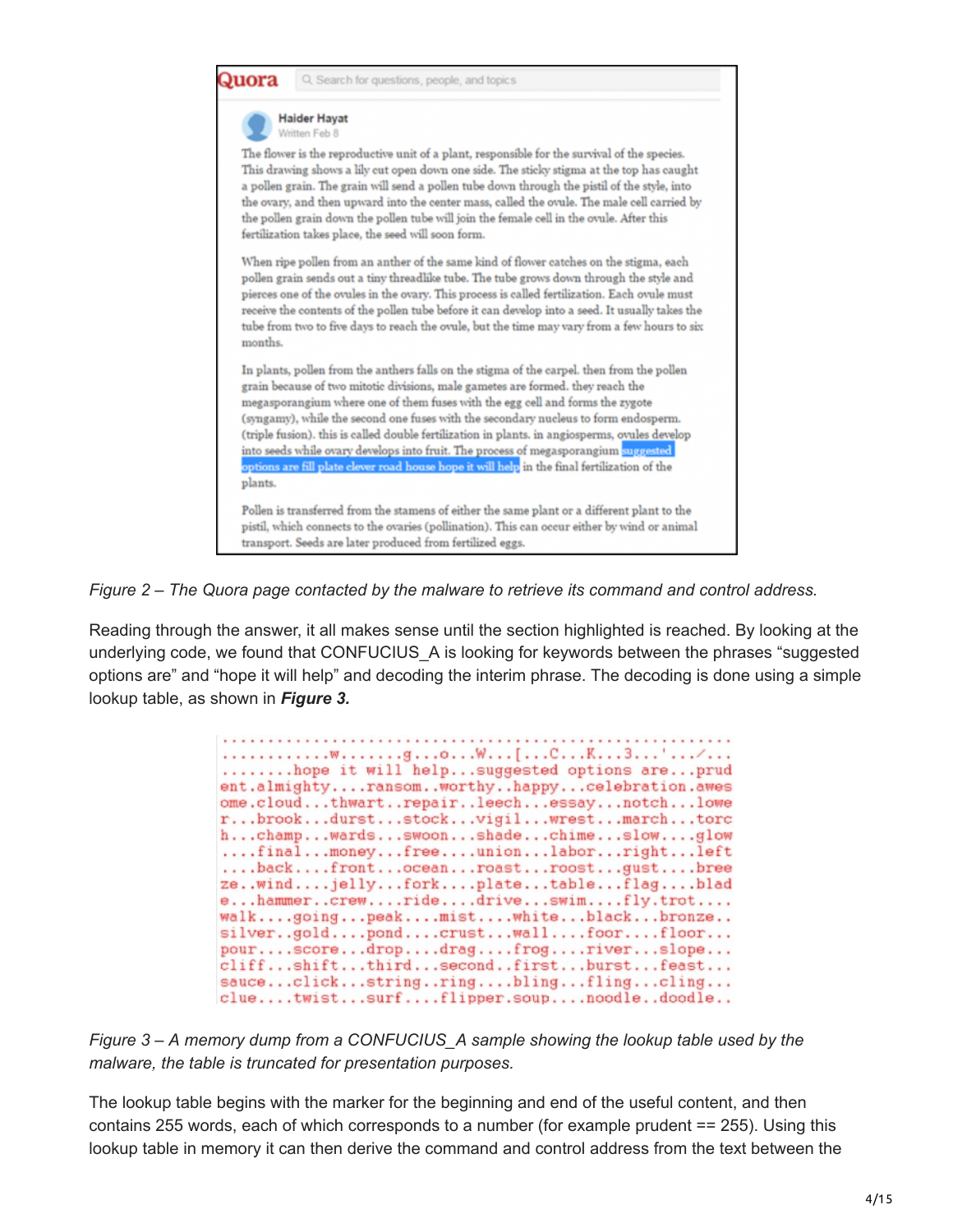markers, "fill plate clever road" becomes 91.210.107[.]104.



*Figure 4 – HTTP POST request made to command and control server*

### **Additional malware contacting Yahoo and Quora**

During our investigation into the CONFUCIUS A malware, one of the ways we tried to identify variations of the backdoor was by looking for samples that communicated with the same legitimate services as known CONFUCIUS A samples. In doing so, we encountered another set of samples exhibiting very similar behavior, which we refer to as CONFUCIUS B, due to their similarity, and their likely similar origins. Unfortunately, we have fewer details about how CONFUCIUS\_B malware is delivered or the targets it intends to hit.

For the purposes of this write-up we will follow the chain of dropped files from the dropper with SHA256: 627724fa447e3937f3cdc5388285935a52d6970a616f4ac3d02e583d160cbfc0.

## **Enter CONFUCIUS\_B…**

At first glance CONFUCIUS B looks very similar to CONFUCIUS A, and they are also packaged in plain SFX binary files. The CONFUCIUS\_B executable is disguised as a PowerPoint presentation, using a Right-To-Left-Override (RTLO) trick and a false icon. When executed, the self-extracting RAR package drops four files to the %AppData% folder, as shown in Figure 5.

| fancy.bat                                |                                    | 09-Aug-16 8:51 AM Windows Batch File | 1 KB            |
|------------------------------------------|------------------------------------|--------------------------------------|-----------------|
| 5 fancy.vbs                              | 15-Apr-16 7:45 AM                  | <b>VBScript Script File</b>          | 1 <sub>KB</sub> |
| <b>D</b> <sup>P</sup> Presentation1.pptx | 09-Aug-16 8:05 AM Microsoft PowerP |                                      | 616 KB          |
| sychost.exe                              | 09-Aug-16 8:47 AM Application      |                                      | 327 KB          |

*Figure 5 – The files dropped by CONFUCIUS\_B*

Fancy.vbs executes fancy.bat, which in turn opens the presentation and runs the second stage executable svchost.exe. As with CONFUCIUS\_A, the initial beacons from this svchost.exe are also to Yahoo and Quora, but the pages contacted, whilst odd did not contain any obvious markers, rather they appeared to be entirely gibberish: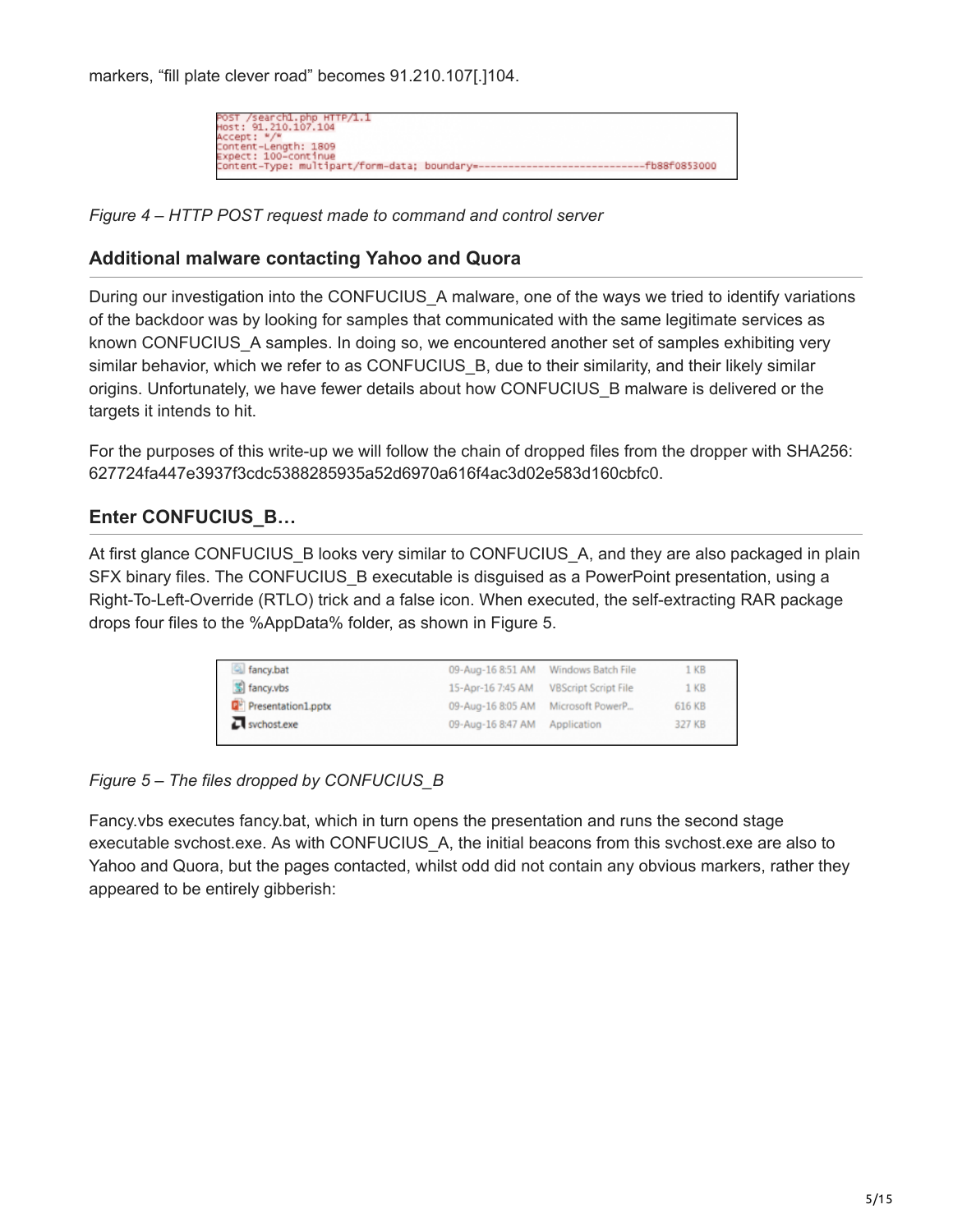

#### *Figure 6 – An exemplary Quora page contacted by the malware.*

So far, the execution chain, involving an SFX RAR and multiple scripts is similar to some samples of SNEEPY, which we associate with CONFUCIUS\_A, but this is where the similarities between CONFUCIUS\_A and CONFUCIUS\_B begin to diverge. Svchost.exe has a custom obfuscation scheme not seen in CONFUCIUS A. This obfuscation allows us to quickly identify all of the CONFUCIUS B variants; their hashes are included at the end of this post. The obfuscation routine is given in Figure 7.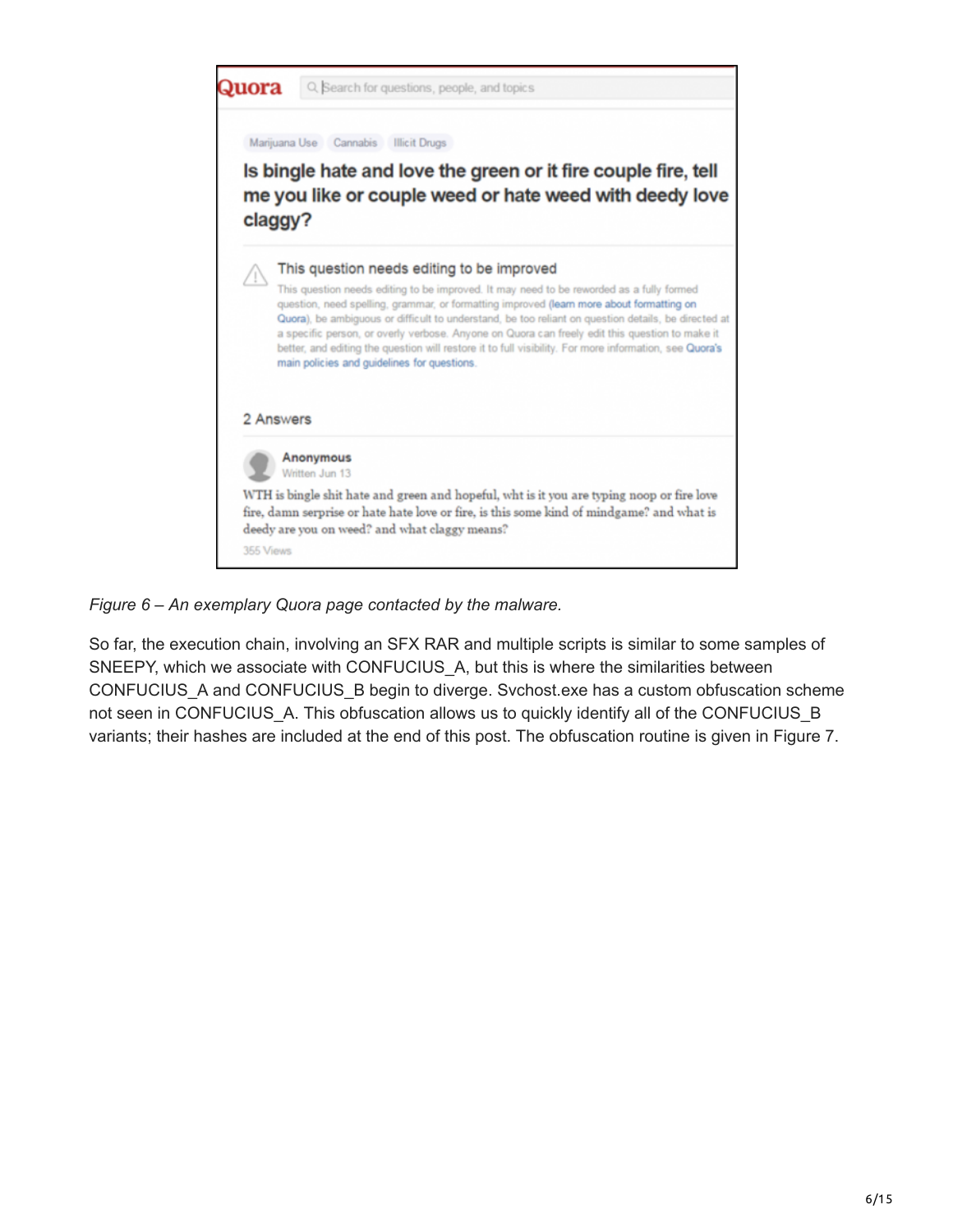

*Figure 7 – The obfuscation routine shared across all CONFUCIUS\_B samples.*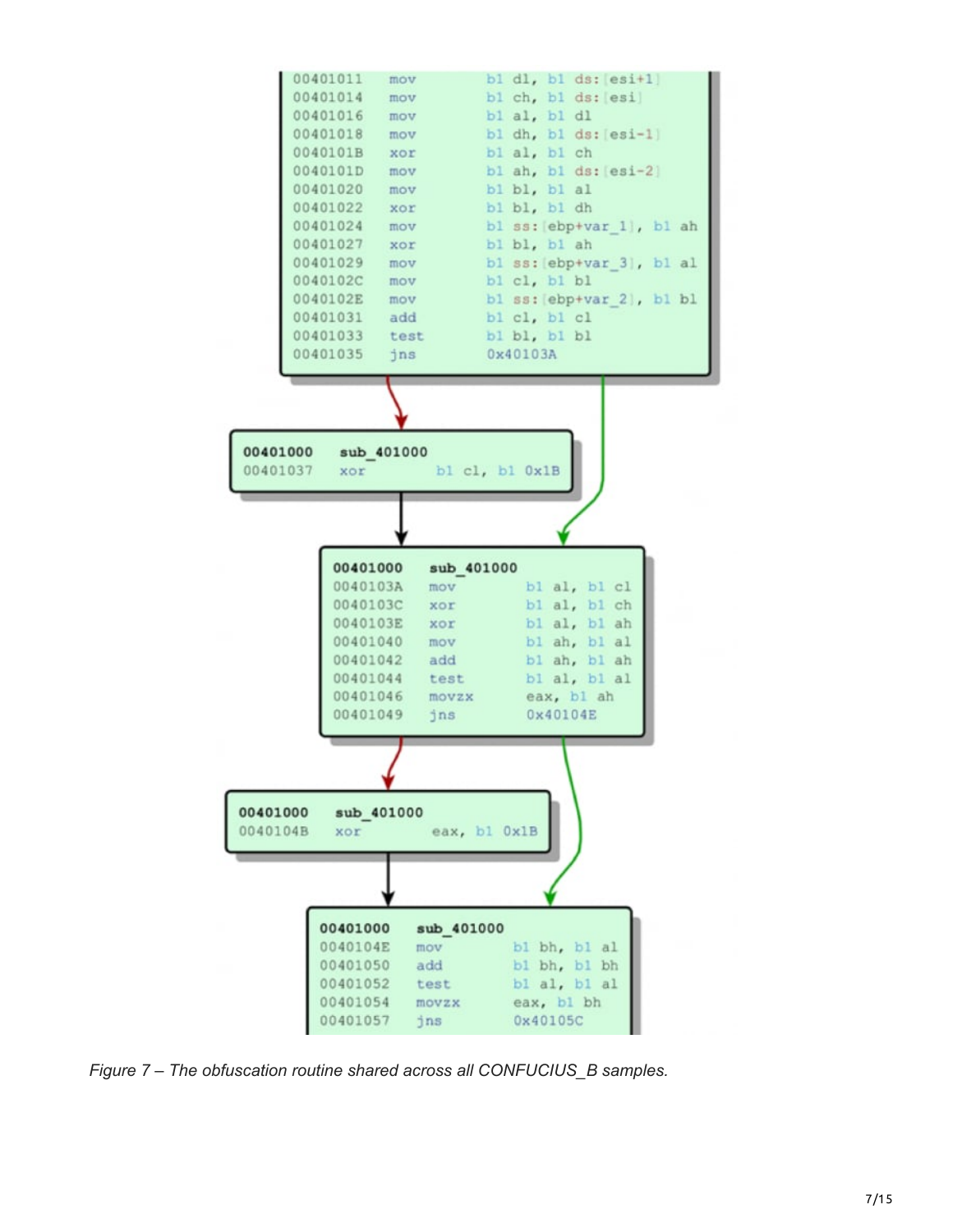Underneath that custom obfuscation lies a UPX packed executable which contains the Yahoo and Quora functionality that originally piqued our interest. After unpacking the UPX code, we began reverse engineering the resulting binary to see how CONFUCIUS\_B interacted with the Yahoo and Quora pages it initially requested. We discovered that CONFUCIUS\_B pieces together its DNS resolution from keywords in the Yahoo and Quora posts similar to that of CONFUCIUS\_A.

CONFUCIUS\_B takes certain keywords in the Quora and Yahoo pages and applies them to a lookup table in memory. Using that lookup table an IP address to POST to is derived. The way this is done can be seen in a memory dump from the running process when it contacts a relevant address, for example as shown in Figure 8.

| www.quora.com/unanswered/Is-bingle-hate-and-love-the-gree<br>n-or-it-fire-couple-fire-tell-me-you-like-or-couple-weed- |
|------------------------------------------------------------------------------------------------------------------------|
| or-hate-weed-with-deedy-love-claggy-1                                                                                  |
|                                                                                                                        |
|                                                                                                                        |
|                                                                                                                        |
|                                                                                                                        |
|                                                                                                                        |
| <sup>1</sup> <sup>1</sup> green4.                                                                                      |
|                                                                                                                        |
|                                                                                                                        |
|                                                                                                                        |
|                                                                                                                        |
|                                                                                                                        |
|                                                                                                                        |
|                                                                                                                        |
|                                                                                                                        |
|                                                                                                                        |
|                                                                                                                        |

*Figure 8 – A memory dump of a CONFUCIUS\_B illustrating the lookup table and initial beacon address.*

The lookup table takes key words and assigns them numbers, or a '.' character, in order to build an IP address, and is arranged as shown in **Table** *1*.

| love    | Ω |
|---------|---|
| hate    | 1 |
| fire    | 2 |
| couple  | 3 |
| green   | 4 |
| weed    | 5 |
| block   | 6 |
| party   | 7 |
| natural | 8 |
| hopeful | Й |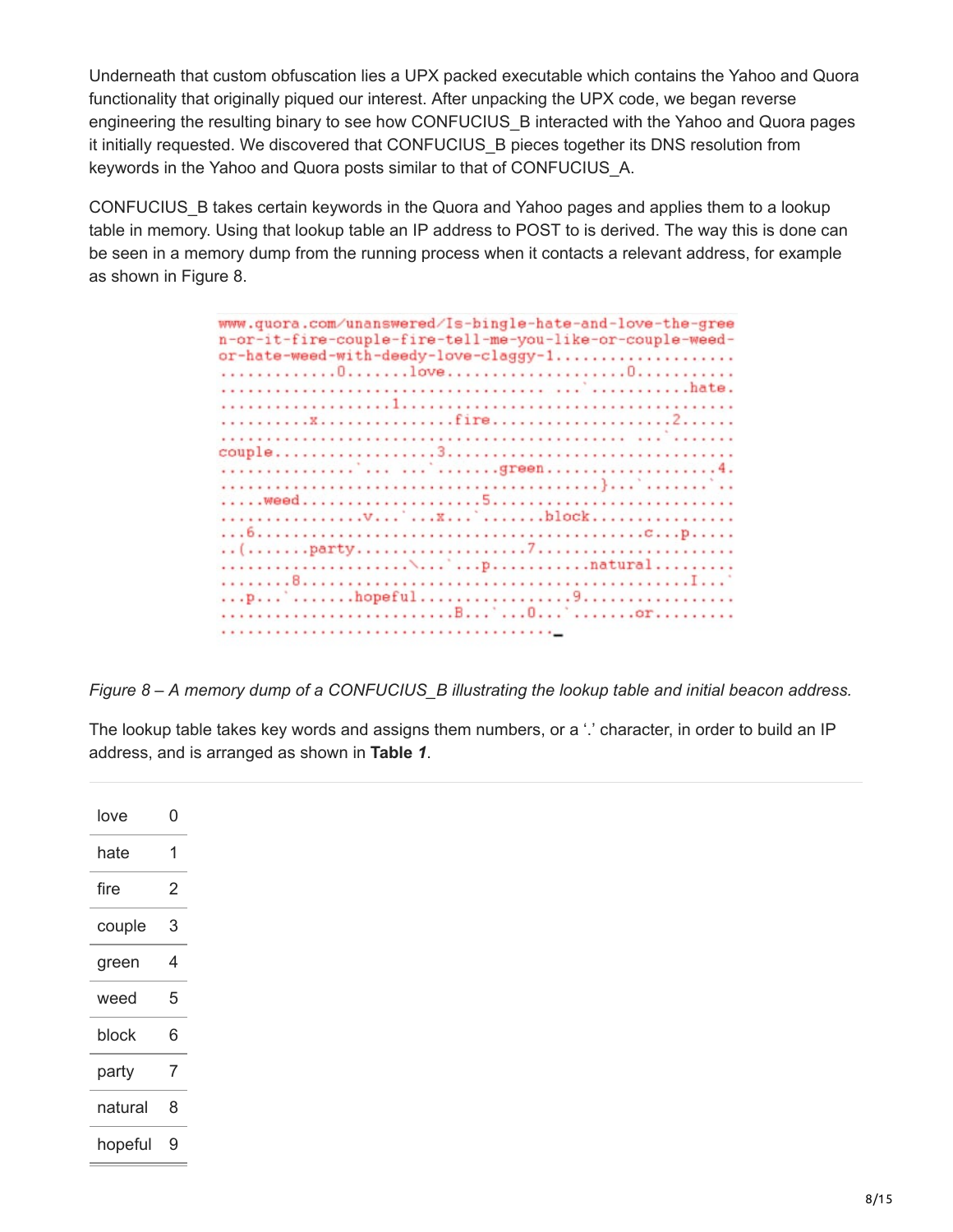*Table 1 – Lookup table used by the malware to determine it's command and control address.*

By applying the lookup table to the Quora page shown in Figure 6, we can derive the IP the malware will POST to next for further communications.

> "WTH is bingle shit hate and green and hopeful, wht is it you are typing noon or fire love fire, damn serprise or hate hate love or fire, is this some kind of mindgame? and what is deedy are you on weed? and what claggy means?"

Using our lookup table, giving us an address of 149.202.110[.]2:



This method of substituting words for components of an IP address, and the repeat use of Yahoo and Quora are novel, which suggest it is likely that the same malware author, or group of malware authors, authored both backdoors.

### **Link to Patchwork and test samples**

The domain "com-account-jfnjkr[.]xyz" is linked to the CONFUCIUS\_B attacks as it was a C2 for the sample c975954fbb473ed8ce3a98ca2c4977bf22d2413db01eda87599524969565836f, which downloads CONFUCIUS\_B. On May 24, 2016, the same domain hosted the sample 8cfd559756630d967bb597b087af98adc75895a1ec52586d53a2d898e4a6e9b0; a basic file stealer malware associated with the Patchwork attackers, via a shared mutex: {9754893678976458374658764387563876}.

All of the CONFUCIUS\_B samples share the same mutex, "rCkBs1Uj493NaMXYY1LZ". Pivoting through samples in Palo Alto Networks AutoFocus, we were able to find what appears to be an early test sample of the malware that creates the same mutex; the SHA256 of the sample is 0bd7db12ba8d9ce9d29983ef76205864dce146eb14cebe32a3431f994cc770ee. We believe it is a test sample, as the configured command and control domain for this sample is 'breachframework[.]com'. This can also be linked back to known CONFUCIUS\_B sample via a shared SSL certificate. Breachframework[.]com previously resolved to 5.135.85[.]16, which used the certificate f6438919d27d08aa545e2f90b58d445cccac6c09, the same certificate was used by 104.23.35[.]15, a known command and control address for CONFUCIUS\_B. These relationships are summarized in Figure 9.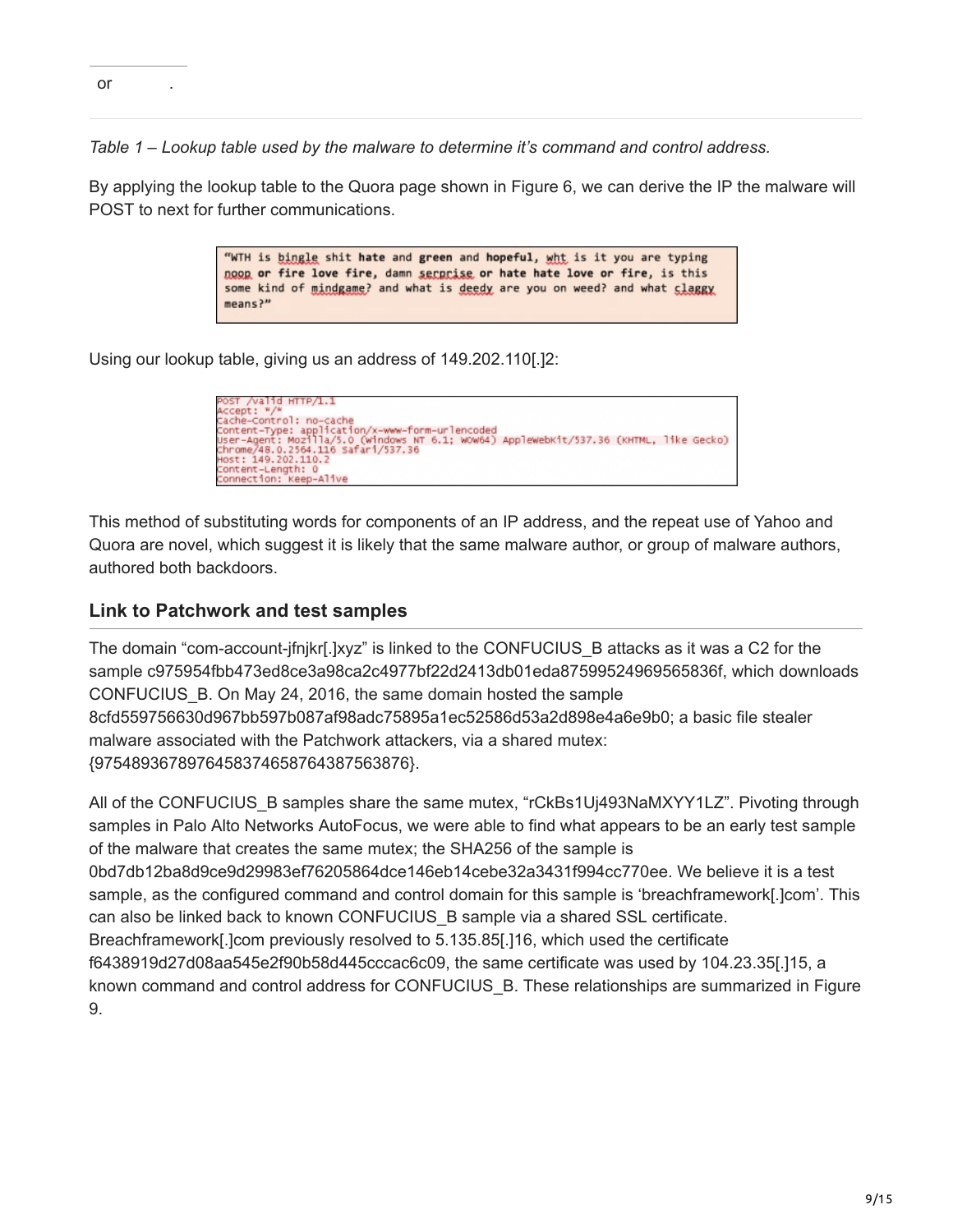

*Figure 9 – An overview of the link to the test infrastructure.*

### **Conclusion**

In this blog post, we discussed two separate malware variations that behave in very similar ways and use similar techniques to acquire a C2 address, with both using Yahoo Answers and Quora to evade traditional mechanisms for blocking command and control domains. Although we cannot link the two clusters of activity by their infrastructure, the technique used to resolve domains is unusual. We also believe that both clusters of activity have links to attacks with likely Indian origins, the CONFUCIUS A attacks are linked to the use of SNEEPY/BYEBYESHELL and the CONFUCIUS\_B have a loose link to Hangover. The two malware families themselves are also very similar, and therefore we think that the shared technique is an indication of a single developer, or development company, behind both CONFUCIUS\_A and CONFUCIUS\_B. It is likely that the two clusters of activity are operated by two different operators; however, as the command and control infrastructure used by each cluster differs in the choices of hosting providers.

Palo Alto Networks AutoFocus customers can further explore these malware families and related campaigns with the tags:

- Confucious A
- Confucious B
- · **[ApacheStealer](https://autofocus.paloaltonetworks.com/#/tag/Unit42.ApacheStealer)**
- [Sneepy](https://autofocus.paloaltonetworks.com/#/tag/Unit42.Sneepy)

All samples discussed in the blog and those in the appendix are detected as malicious by Wildfire.

IPS customers are protected by IPS signature 14150.

Exemplary hashes, command and control domains and resolver URL's are given below.

#### **SHA256 List:**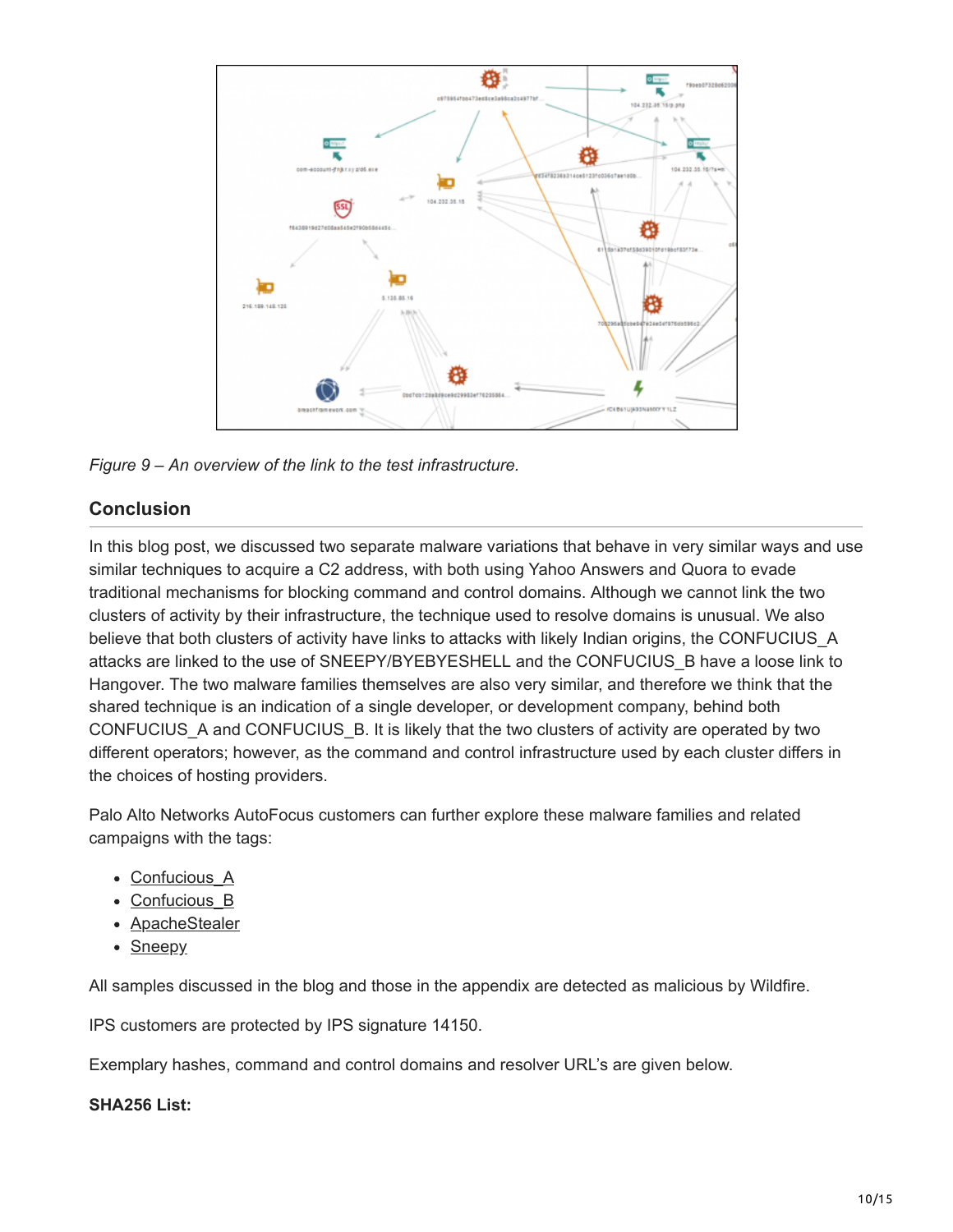| 8cfd559756630d967bb597b087af98adc75895a1ec52586d53a2d898e4a6e9b0 | <b>APACHESTEALER</b> |
|------------------------------------------------------------------|----------------------|
| fb9064abd562012f7c4ffec335f1b669d7ffa0ce724b81f83840474e544c0113 | DEMO_CONFUCIUS_B     |
| 0bd7db12ba8d9ce9d29983ef76205864dce146eb14cebe32a3431f994cc770ee | DEMO CONFUCIUS B     |
| ec15a7698eed7a925b0c074239a92b9f3efdd1054ea281fa914c0bf63d73d319 | CONFUCIUS_A          |
| 09fcb9444b415781d1d01d0b43c37df441a381042a3f2f91f04890b9c4632c5e | <b>CONFUCIUS A</b>   |
| 487d43f38006a609715f95d2e8dd605446de820cafcc453d57a452bc67972a7a | CONFUCIUS_A          |
| a21b956e1be9dcfa8a28c38dc0bb0657508b5588bcf1435052700aea22910d7d | CONFUCIUS_A          |
| 7b9454ac9c96db562c2b961a72aa1fece896cd1633a1ec3139eb75346a086f64 | CONFUCIUS_B          |
| d0176a1d30827a42dda4f575ede0d2d8ad0f71306e41f67b1d1fe999f0e82838 | <b>CONFUCIUS B</b>   |
| dd34f8236b314ce5123fc036c7ae1d0b4ef6da3ae781d639bcc1d5a30b197b2c | <b>CONFUCIUS B</b>   |
| c975954fbb473ed8ce3a98ca2c4977bf22d2413db01eda87599524969565836f | CONFUCIUS_B          |
| 6115b1a37cf58d39010fd19bcf83f73e4eae943d95fcb29f8078c6d0e5c37a56 | CONFUCIUS_B          |
| 700296a05cbe947e24e04f976db596c2471681e69740593fb5d02e4adbd983be | <b>CONFUCIUS B</b>   |
| c66660142d9ba85bb89c8277447f3c21d0a7d1ee12fd38cd61091ed02ffba80e | <b>CONFUCIUS B</b>   |
| 627724fa447e3937f3cdc5388285935a52d6970a616f4ac3d02e583d160cbfc0 | CONFUCIUS_B          |
| 248010893646d292254efb4c575b1bfd58d8b75deee38af8616e9e83b695833a | CONFUCIUS_A (early)  |
| 28fd73965f766ab400b655b2c3ffb7c2949112c3c3d9cf05639a382c84828f12 | CONFUCIUS_A (early)  |
| 2f3005a06cf6819690da987414e7db797ad1955861be6f3a8a89e689602fd022 | CONFUCIUS A (early)  |
| 4462454586b2969821e4b97d0d4387624cd9854ffc9e16750b5771990a707af8 | CONFUCIUS A (early)  |
| 50f0bf106781452d20f12a33df04e1ebc2d805c9721df83169af3cf394198434 | CONFUCIUS_A (early)  |
| 86f9a01dca754ff0e2c1108dba2cebaab4483b122be1e312f0b24643b1523b49 | CONFUCIUS_A (early)  |
| 9e90f9acb9752e2dc7faa28b7d07330bae69431a1055697420b165521f6768e3 | CONFUCIUS_A (early)  |
| e93dd106f5c031e773f6f490a6df6ef165a0782072c98702a741433b62375829 | CONFUCIUS_A (early)  |
| 51a3758eaf22a893c1771aa70e78e22b775243424abce755dd48cc83879ddd94 | CONFUCIUS A (early)  |
| 1220815b09694b522a33a4feacfc20ca90e03728c9f5e2bd4288e67e2e1257de | <b>SNEEPY</b>        |
| 1b682fa08d99b1f57e545cab2e0cd553282682f7706a72afe5ee63264002e010 | <b>SNEEPY</b>        |
| 63e0cf48e461ea6e2663fcbb5727e02b39641c86c2860e979a353b3e997eb8d7 | <b>SNEEPY</b>        |
| 7ec2de26d9564f60bb079fbf66e7ce7ff9fe5331937137e3b836023fde7ac1b1 | <b>SNEEPY</b>        |
| 83718971c1cc94ff4cd7b430e57d3d5b61d1032028c23aee56b7148bb6f176c2 | <b>SNEEPY</b>        |
| a50808054fcf359eea0f684b9f84a4ac12e2bf1467a4c33446f7445a4b3bafaa | <b>SNEEPY</b>        |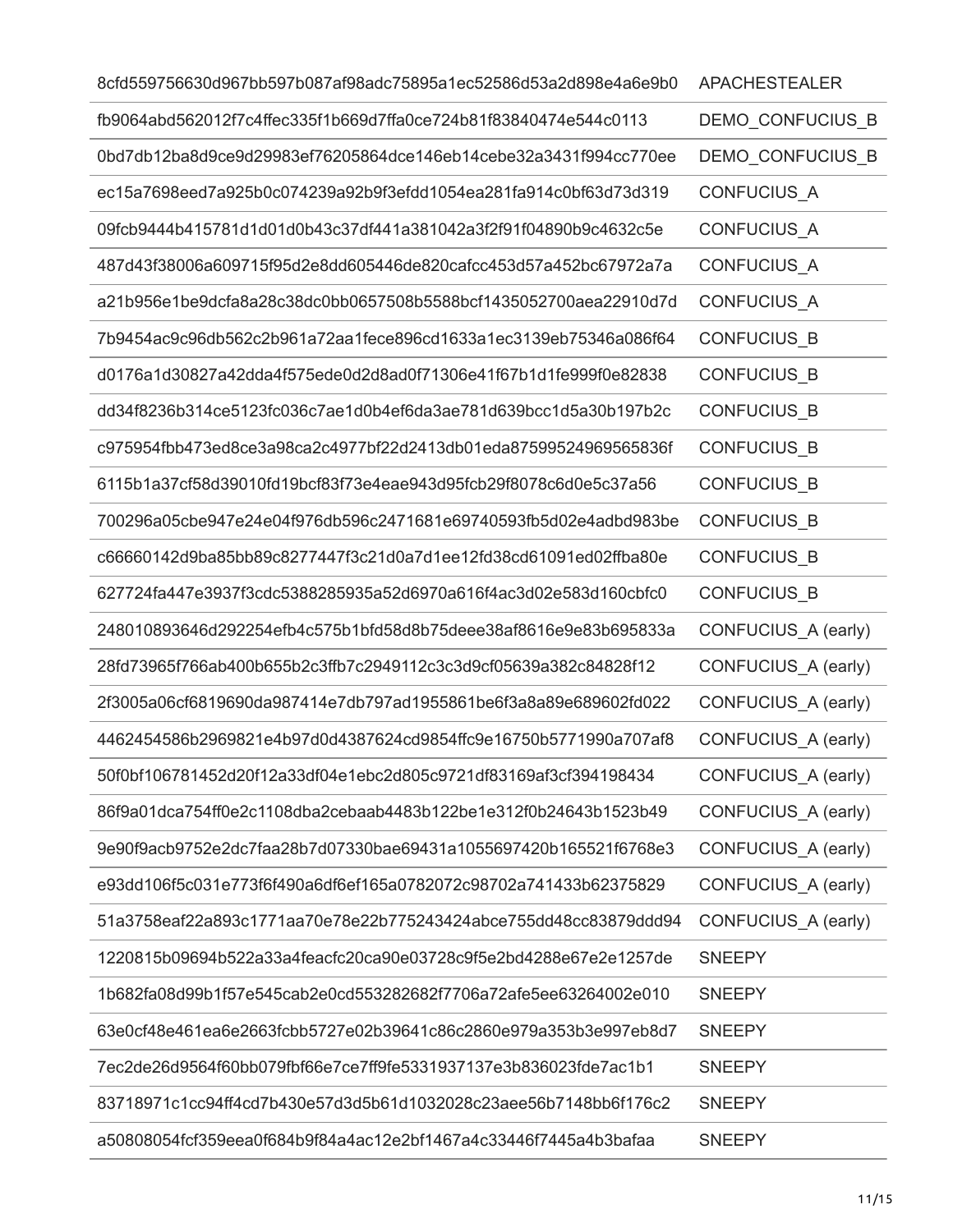| 0082b8b2b7ac562db544fd81b26229fd2a6a6c04a9c86123cbd89a285eeb2594  | <b>SNEEPY</b> |
|-------------------------------------------------------------------|---------------|
| 3181065099986c2bb8b3f58f04f2c59e5bd5887dc46f6e7c9a62ba7d2ca23758  | <b>SNEEPY</b> |
| 7699584f996a7e09ce26437113199531db71d01b22711246246da55abbda5410  | <b>SNEEPY</b> |
| 815ba75ac821b7c656c9c9bc0e663f9570f71bf247e374d60f9142fcc380efad  | <b>SNEEPY</b> |
| 346c08fc3439a0619903ca25ed0b951e07096701eeb094bdab3770611328873e  | <b>SNEEPY</b> |
| .9c5d8b74fd35755570b478737e1298702535d9baf06f69d9954f265c30dcdab6 | <b>SNEEPY</b> |
| b19cd6ddbb41d9b689eeff1262bd7cd6b9361d95afb79cd6e77f39c5d3581728  | <b>SNEEPY</b> |
| d718ea92106894c1bfb2273ed7e71c9ad7cec01fa0ae4c2571e5a762e1f26e8d  | <b>SNEEPY</b> |
| d9c4994aed6f4bab5f2bb65fb2cc5f455ee99848d8f49e22b8b1c5ef13f3e78f  | <b>SNEEPY</b> |

### **Resolver URL list:**

https://www.quora.com/Is-bingle-hate-and-love-the-green-or-it-fire-couple-fire-tellme-you-like-or-couple-weed-or-hate-weed-with-deedy-love-claggy-1 https://answers.yahoo.com/question/index?qid=20160301074835AA7cF60&sort=N hxxps://in.answers.yahoo.com/question/index?qid=20160229024628AA4XQ7r hxxp://www.nefuri.com/hi\_is\_bingle\_hate\_and\_love\_the\_green\_or\_it\_fire\_couple\_fire\_tell me you like or couple weed or hate weed with deedy block claggy 1562153.html hxxp://www.answerlib.org/qv/20160229115557AAXc2Ib.html hxxps://in.answers.yahoo.com/question/index?qid=20160229115557AAXc2Ib hxxps://www.question.com/what-are-the-precautions-for-diphtheria-tetanus-998506.html hxxp://findnerd.com/list/view/How-to-make-a-simple-settings-page-in-android/15891/ hxxp://able2know.org/topic/312620-1 hxxp://bs71.blog.com/2016/03/01/performing-namaz/ hxxp://www.linkibl.com/l/define-simple-support-boundary-condition-of-a-beam-solidmechanics hxxp://www.education.com/question/working-model-depict-buoyancy/ hxxp://www.quora.com/Where-can-I-find-Port-de-Vaire hxxp://www.fixya.com/support/t25556697-intel\_desktop\_board\_dh67cl\_having\_vga hxxp://www.education.com/question/scientist-calculate-distance-planets hxxp://technology.blurtit.com/4492774/import-mri-ct-and-microct-data hxxp://bs71.blog.com/2016/03/01/performing-namaz/ hxxp://www.linkibl.com/l/define-simple-support-boundary-condition-of-a-beam-solidmechanics hxxps://www.quora.com/Is-bingle-hate-and-love-the-green-or-it-fire-couple-fire-tellme-you-like-or-couple-weed-or-hate-weed-with-deedy-love-claggy-1

hxxps://www.quora.com/How-fertilization-takes-place-in-Plants

### **C2 Addresses:**

adhath-learning[.]com stepontheroof[.]com ns1[.]b3autybab3s[.]com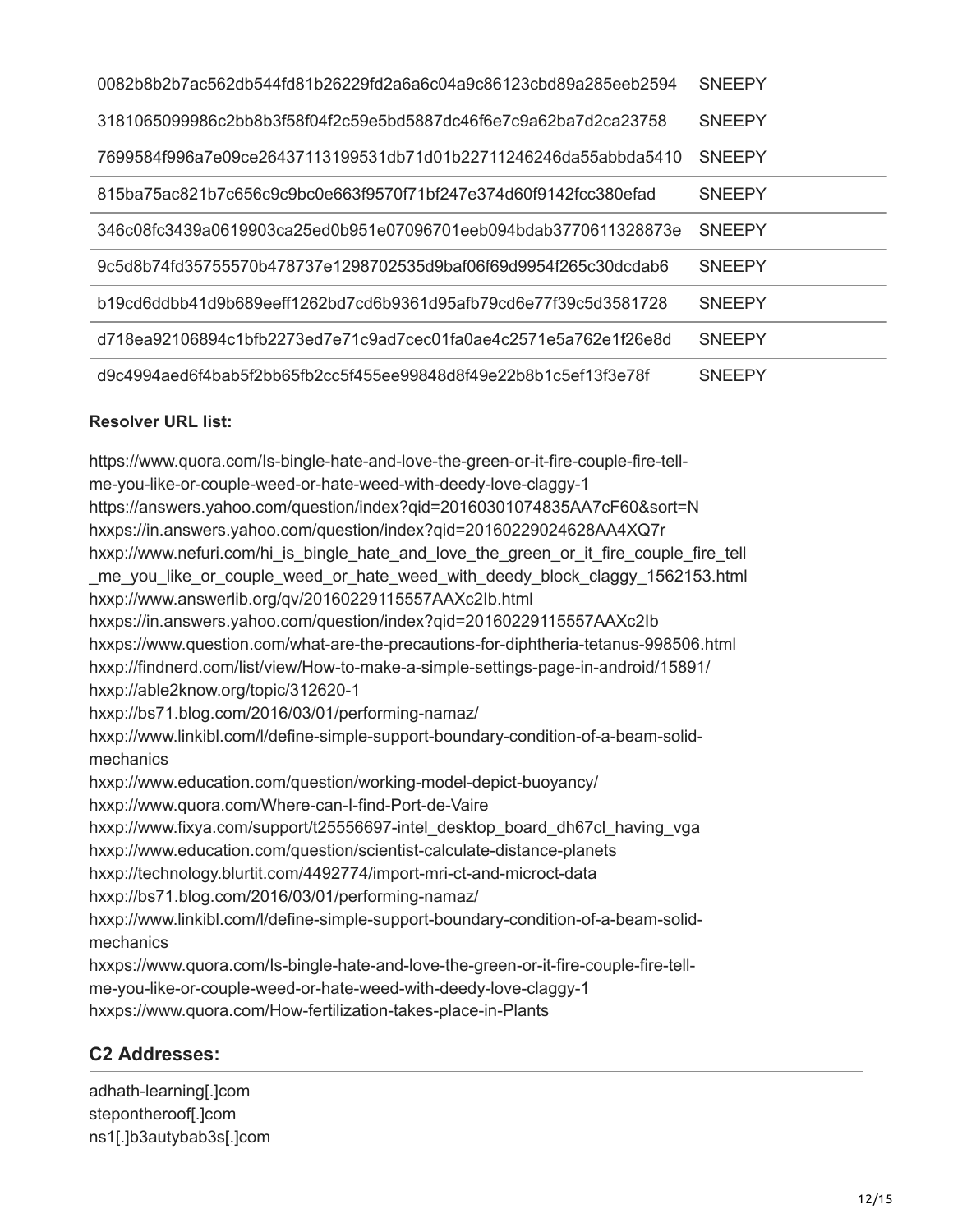stilletowheels[.]com b3autybab3s[.]com fierybarrels[.]com mail[.]cooperednews[.]info ns2[.]cooperednews[.]info teensechs[.]com newstodayreviews[.]com ns2[.]softwares-free[.]com www[.]fierybarrels[.]com ns1[.]cooperednews[.]info znaniye-onlayn[.]com cooperednews[.]info nophoz[.]com twigreader[.]com zadnitsa[.]com bookerstream[.]com teens3xweb[.]com romanrugby[.]com 130dozen[.]com transseksualov[.]com cutedazzle[.]com speedeagles[.]com www[.]templetom[.]com gallopingroses[.]com didlynews[.]info ns2[.]didlynews[.]info ns1[.]didlynews[.]info purple-banana[.]com uchitel-nitsa[.]com couchypotatoes[.]com your3x[.]com trk[.]greatleonidas[.]com greatleonidas[.]com chucknorr[.]com tangyball[.]com templetom[.]com younghogs[.]com www[.]cutedazzle[.]com neistovo[.]com roseauster[.]com www[.]gallopingroses[.]com onepickle[.]com wond3rfulworld[.]com ns2[.]b3autybab3s[.]com softwares-free[.]com www[.]romanrugby[.]com gomadweb[.]com wetcottonballs[.]com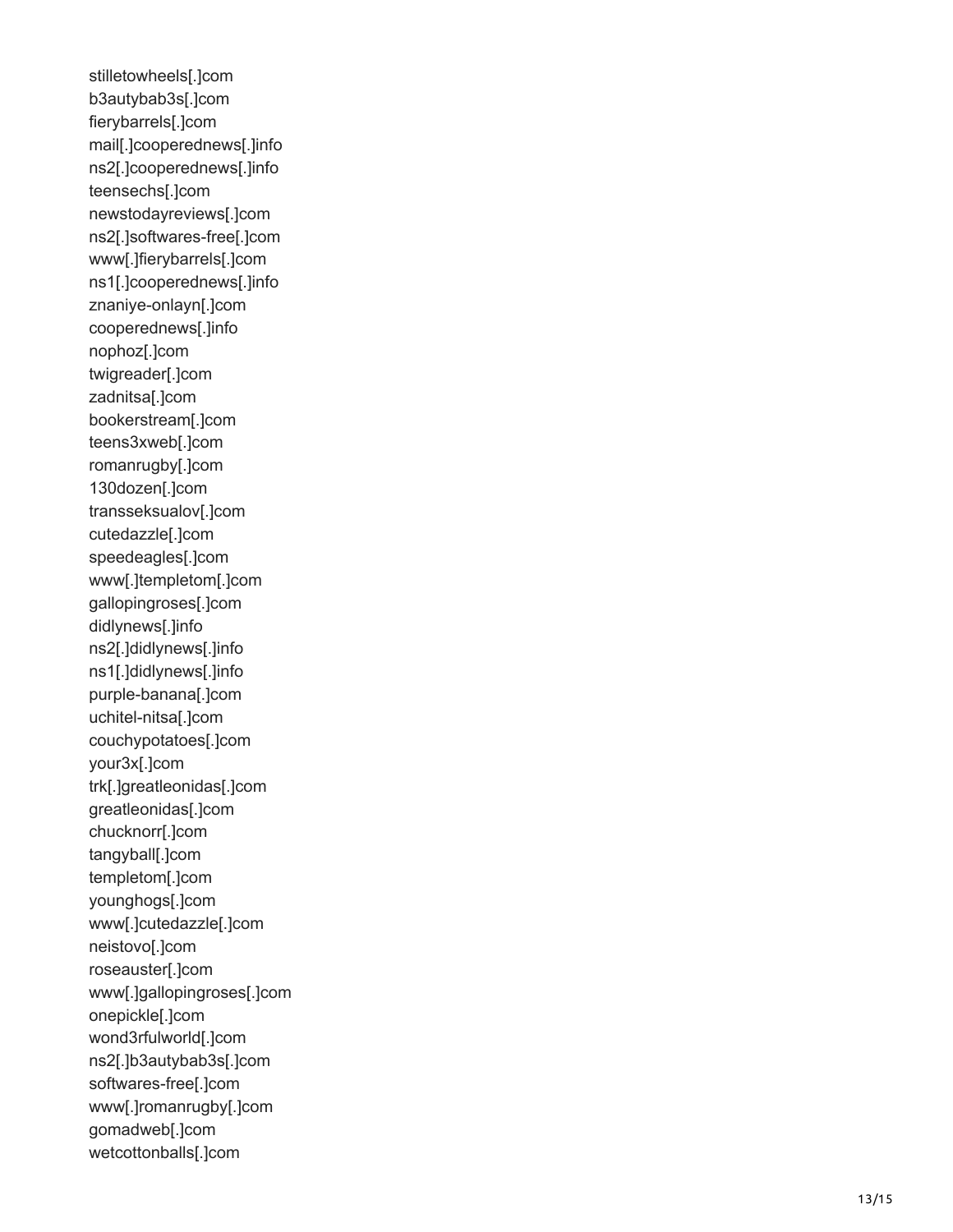ns1[.]softwares-free[.]com sechshun8[.]com newsscrapper[.]com jobs[.]undp[.]tangyball[.]com news-letters-4u[.]com magzinehog[.]com jupanto[.]com www[.]tumblebin[.]com little-nuts[.]com fullhalfempty[.]com mysugarbin[.]com ftp[.]wond3rfulworld[.]com blog[.]younghogs[.]com ww2[.]younghogs[.]com www[.]younghogs[.]com ww1[.]younghogs[.]com mx2[.]newstodayreviews[.]com mx1[.]newstodayreviews[.]com mx3[.]newstodayreviews[.]com www[.]onepickle[.]com quicktime[.]softwares-free[.]com tumblebin[.]com ns1[.]bidux[.]com[.]avtofrom[.]us www[.]nophoz[.]com breachframework[.]website breachframework[.]com com-account-jfnjkr[.]xyz 104[.]219[.]250[.]204 216[.]189[.]148[.]125 149[.]202[.]110[.]2 104[.]219[.]250[.]205 5[.]135[.]85[.]16 78[.]128[.]92[.]101 206[.]221[.]188[.]98 104[.]232[.]35[.]15 5[.]39[.]23[.]192 95[.]211[.]135[.]167 46[.]165[.]207[.]109 95[.]211[.]38[.]134 46[.]165[.]249[.]223 95[.]211[.]135[.]162 46[.]165[.]207[.]140 46[.]165[.]207[.]120 95[.]211[.]107[.]75 94[.]242[.]219[.]203 95[.]211[.]38[.]133 46[.]165[.]207[.]112 95[.]211[.]3[.]135